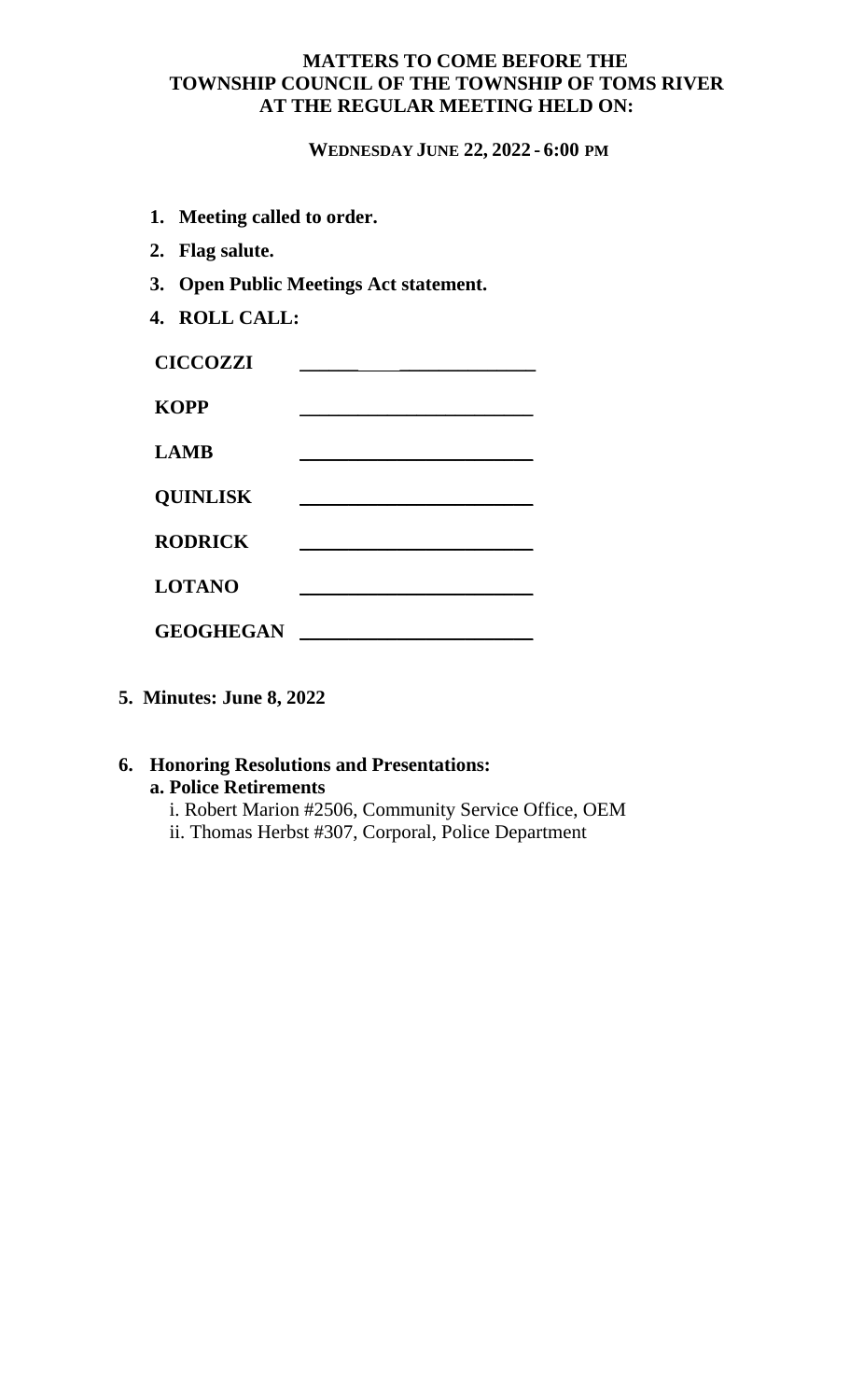# **Final Readings**

**7 ORDINANCE** Of The Township Council, Township Of Toms River, Ocean County, New Jersey, Amending And Supplementing §162-1a(1) And (2) Of The Township Code To Provide For The Issuance Of One Additional Plenary Retail Distribution And 2 Additional Retail Consumption Liquor Licenses Based On 2020 Census Figures And To Establish A Fee For Theater Licenses *Final*

**8. ORDINANCE** Of The Township Council Of The Township Of Toms River, Ocean County, New Jersey, Authorizing The Mayor To Execute And The Township Clerk To Attest To A Lease Agreement With Save Barnegat Bay, Inc., A Not-For-Profit Corporation, For Property Designated On The Municipal Tax Map As Block 705, Lots 1, 1.01 and 1.02 *Final*

# **Resolutions**

**9. Resolution** Of The Township Council Of The Township Of Toms River, Ocean County, New Jersey, Opposing The New Jersey Department Of Environmental Protection's Proposed Coastal Regulations

**10. Resolution** Of The Township Council Of The Township Of Toms River, Ocean County, New Jersey Amending Budget Revenues and Appropriations for FY2022 Clean Communities Grant In The Amount of \$227,480.38

11. **Resolution** Of The Township Council, Township Of Toms River, Ocean County, New Jersey Supporting The Chief Of Police's Re-Instatement Of The Temporary Curfew On The Barrier Island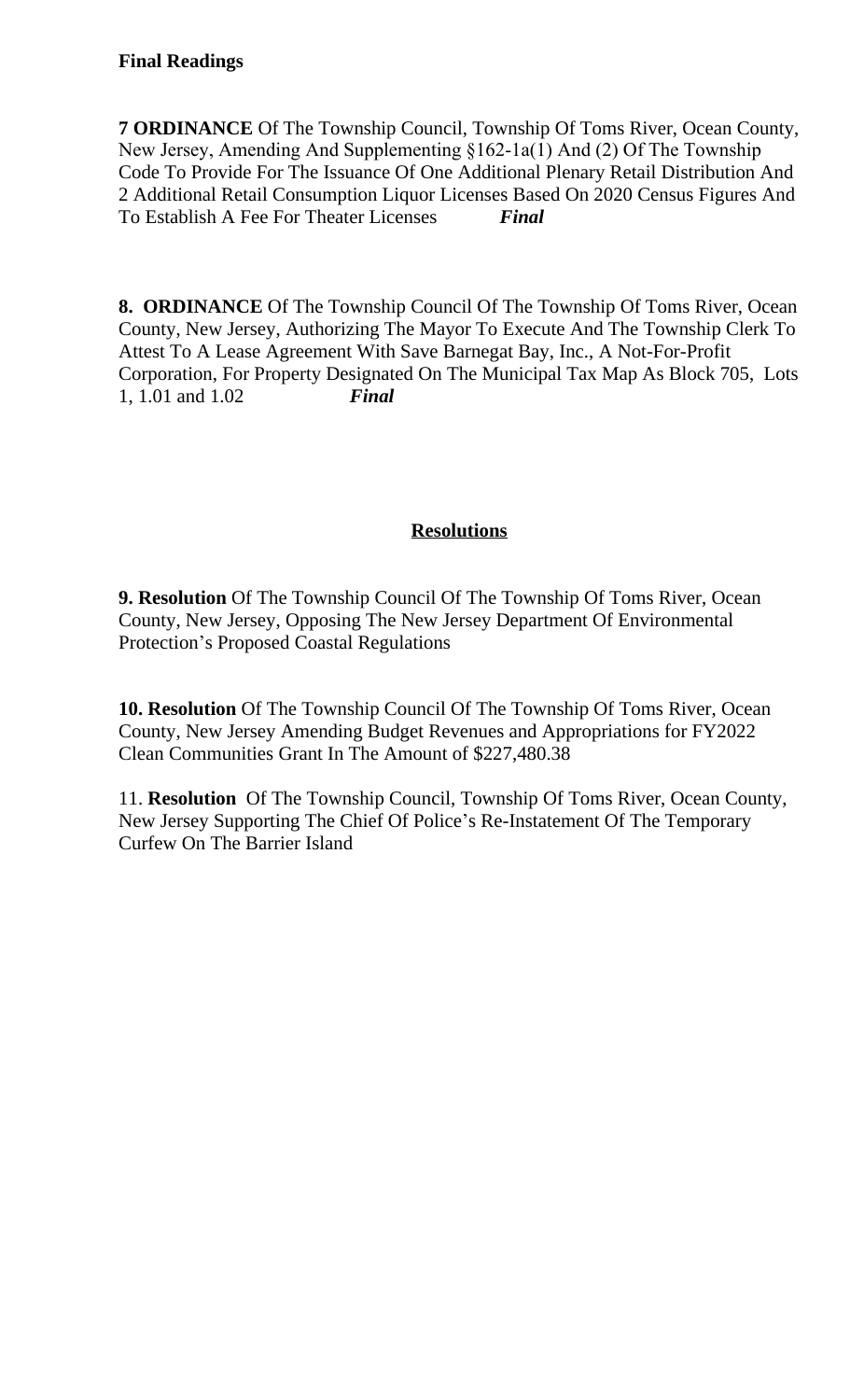## **CONSENT AGENDA**

*All matters listed under the heading "Consent Agenda" will be enacted by one motion in the form listed below. There will be no separate discussion of these items. If discussion is desired on any item, that will be considered separately.*

- A. **RESOLUTION** Of The Township Council Of The Township Of Toms River, Ocean County, New Jersey, Authorizing Duplicate/Refund Tax Payment
- B. **RESOLUTION** Of The Township Council Of The Township Of Toms River, Ocean County, New Jersey, Certifying Entitlement Of A 100% Disabled Veterans Status For The Owners Of Block 688, Lot 25 And Block 394.54, Lot 24 Effective January 1, 2022 And Providing That Property Taxes For 2022, As Of The Effective Date, Be Cancelled And/Or Refunded
- C. **RESOLUTION** Of The Township Council Of The Township Of Toms River, Ocean County, New Jersey for Renewal of Liquor Licenses for 2022- 2023
- D. **RESOLUTION** Of The Township Council Of The Township Of Toms River, Ocean County, New Jersey for Renewal of Club Liquor Licenses for 2022-2023
- E. **RESOLUTION** Of The Township Council Of The Township Of Toms River, Ocean County, New Jersey, Authorizing To Amend The Contract With Folcher Associates Group For The Demolition Of Various Structures At Camp Albacondo, In The Original Contract Amount Of \$117,723.00, And Approve Change Order No. 1 To Decrease the Total Amount, Due To Removal Of Unused Construction Allowance In The Amount Of \$20,000.00, For A New Total Project Amount Not To Exceed \$97,723.00
- F. **RESOLUTION** Of The Township Council Of The Township Of Toms River, Ocean County, New Jersey, Authorizing To Utilize National Cooperative Purchasing Alliance (NCPA) Contract #01-97 To Enter Into A Contract For Avaya Cloud Office From Ringcentral, Inc. Through Its Agent, Avaya, Inc., And Authorizing The Mayor To Execute A Contract Agreement Between Avaya, Inc. And the township of toms river
- G. **RESOLUTION** Of The Township Council Of The Township Of Toms River, Ocean County, New Jersey, Authorizing The Mayor To Execute And The Township Clerk To Attest To An Agreement With Rubbercycle corp. For The Removal And Recycling Of Tires For The Recycling Convenience Center, In The Amount Of \$200/Ton, Not To Exceed \$5,000.00
- H. **RESOLUTION** Of The Township Council Of The Township Of Toms River, Ocean County, New Jersey, Authorizing The Award Of Open-Ended Contracts For The Supply Of Sod For Various Township Locations, Rebid And Negotiated Items, To Coombs Sod Farms LLC And East Coast Sod, Who Meet All The Bid Specifications